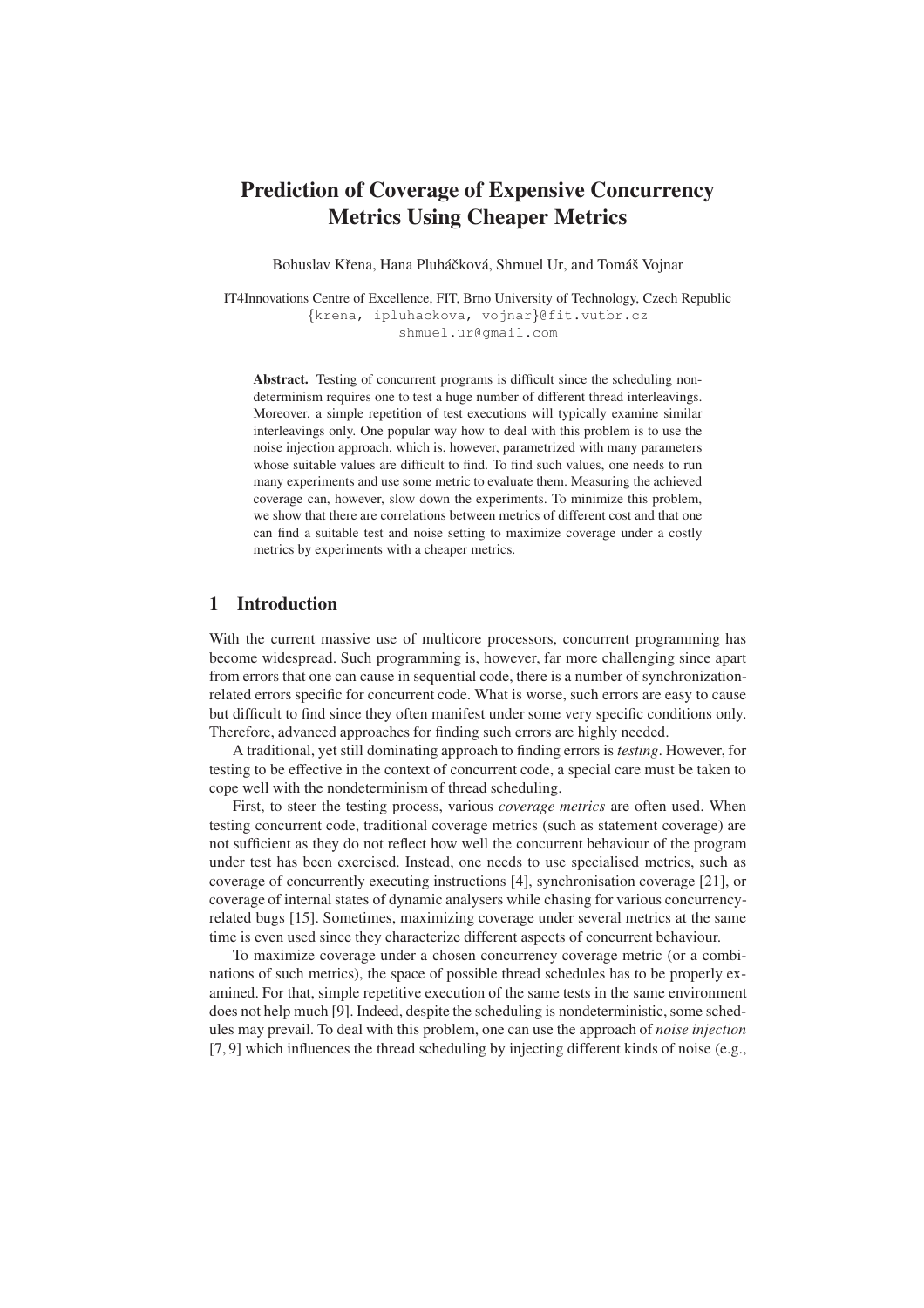#### 2 Bohuslav Křena, Hana Pluháčková, Shmuel Ur, and Tomáš Vojnar

context switches or delays) into a program execution. However, there are many different heuristics for *generating noise* and for deciding *where to place it*, which are, moreover, heavily parametrized. This, in turn, leads to a need of solving the so-called *test and noise configuration setting* (TNCS) problem, which consists in finding the right parameters of noise generation together with the right test cases and suitable values of their possible parameters [11].

If the TNCS problem is not solved properly, the usage of noise can even decrease the obtained coverage [9]. However, solving the TNCS problem is not an easy task. Sometimes, its solution is not even attempted, and purely random noise generation is used. Alternatively, one can use genetic algorithms or data mining [11, 12, 1]. These approaches can outperform the purely random approach, but finding suitable test and noise settings this way can be quite costly. The aim of this paper is to make the cost of this process cheaper.

The approach which we propose builds on the facts that (1) maximizing coverage under different metrics may have different *costs*, and that (2) one can find *correlations* between test and noise settings that are suitable for maximizing coverage under different metrics. Moreover, such correlations may link even metrics for which the process of maximizing coverage is expensive but which are highly informative for steering the testing process and metrics for which the process of maximizing coverage is cheaper but which are less efficient when used for steering the testing process. We confirm all these facts through a set of our experiments. In particular, we identify the correlations by building a *predictive model* between several expensive metrics (under which one may want to simultaneously maximize coverage) and several cheap metrics.

Using the above facts, we suggest to *optimize the testing process* in the following way. Given some expensive but informative metrics, one may find suitable values of test and noise parameters for maximizing coverage under these metrics by experimenting with coverage under some cheap metric (or a combination of such metrics) and then use this setting for testing with the expensive metrics. We show on a set of experiments that this approach can indeed increase the efficiency of noise-based testing.

Our contribution is thus threefold: (1) An experimental categorisation of various concurrency-related metrics to cheap and expensive ones according to the price of maximizing coverage under these metrics. (2) The observation and experimental confirmation of correlations between test and noise settings suitable for testing under metrics of different cost. (3) The idea of exploiting the above facts for more efficient noise-based testing of concurrent programs and its experimental evaluation.

*Related Work.* There exist many ways how to verify concurrent programs such as systematic testing [13], coverage-driven testing [22], or various kinds of static analysis and model checking [16]. Compared with these techniques, noise-based testing, considered in this paper, is probably the most light-weight. In our previous works [11, 12, 1], we focused on solving the TNCS problem via genetic algorithms and data mining. Here, we propose an orthogonal optimisation based on solving the TNCS problem for expensive concurrency metrics by using cheaper ones, which is justified by existence of a predictive model between the expensive and cheap metrics. Prediction is used in various other areas of software testing, e.g., to predict bug severity [17] or to link concurrency-related code revisions with the corresponding issues and characterize bugs [5]. None of these works, however, builds on prediction in a similar way as this work.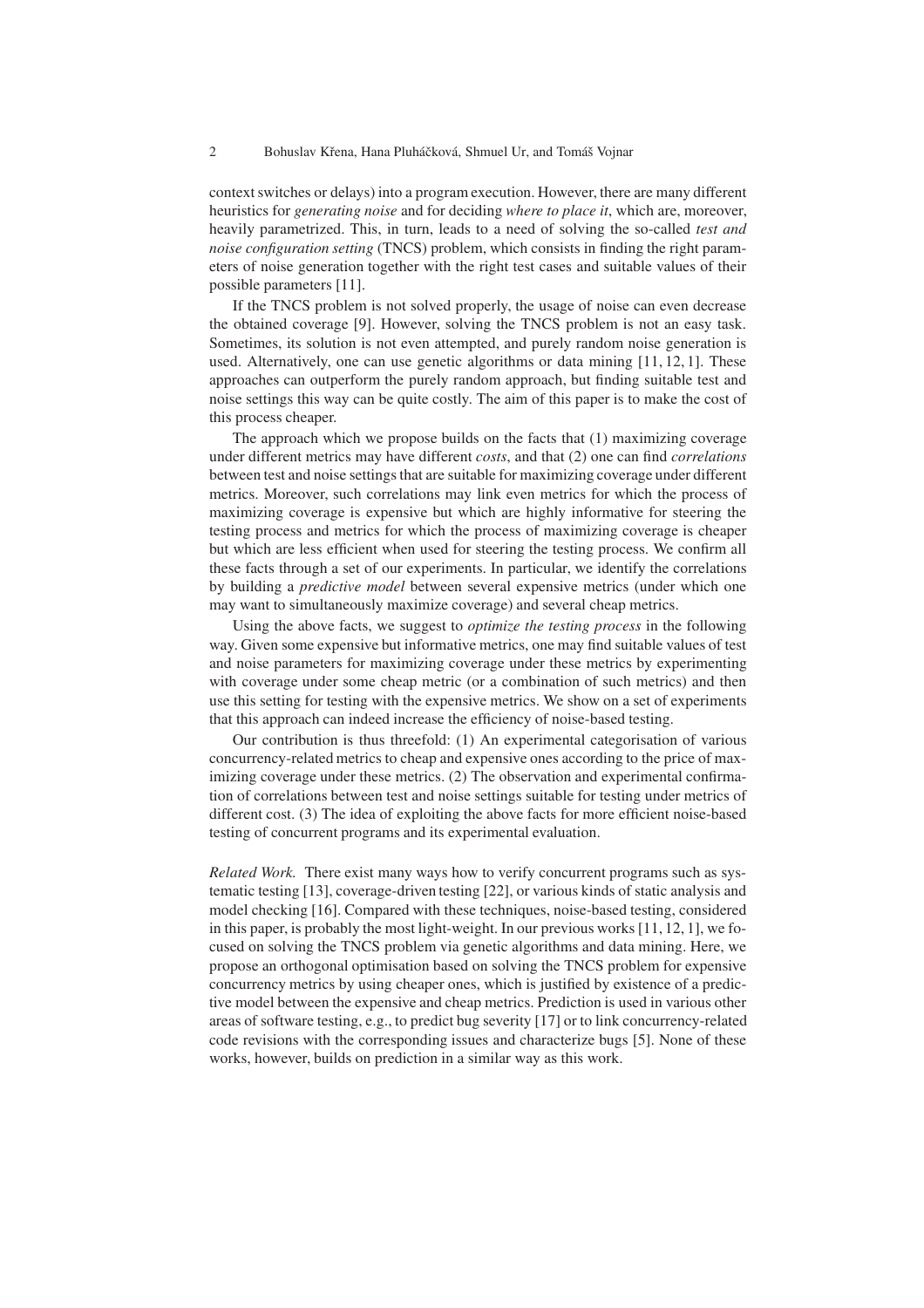Prediction of Coverage of Expensive Concurrency Metrics Using Cheaper Metrics 3

## 2 Preliminaries

In this section, we briefly introduce noise injection, concurrency coverage metrics, as well as the benchmark programs and experimental setting used in the rest of the paper.

#### 2.1 Noise Injection

The main principle of noise injection when testing concurrent programs is to influence the scheduling of concurrently executing threads by inserting various delays, context switches, temporary blocking of some threads, and/or additional synchronization into the execution. Two main questions to be resolved when applying noise injection are *how* to generate noise and *when* to generate it, which are referred to as the so-called *noise seeding* and *noise placement* problems. For solving these problems, a number of heuristics has been proposed [9]. In this work, we, in particular, use noise seeding and noise placement heuristics implemented within IBM ConTest [6] or on top of it.

## 2.2 Concurrency Coverage Metrics

A number of concurrency coverage metrics has been proposed in the literature. We build primarily on a selection of those discussed in [15], including both metrics concentrating on various generic aspects of concurrency behaviour as well as on metrics focusing on behavioural aspects relevant when chasing for various synchronisation defects. The former are represented by the *ConcurPairs*, *Synchro*, *WSynchro*, and *HBPair* metrics while the latter by *Avio*, *Avio*<sup>∗</sup> , *GoodLock*, *WEraser*<sup>∗</sup> , *GoldiLockSC*<sup>∗</sup> , and *Datarace*. Below, we briefly characterize those of these metrics that we use the most.

Coverage tasks of the *ConcurPairs* metric [4] consist of pairs of program locations that are checked to be reached in the given order and a Boolean flag indicating whether a context switch happened in between. Coverage tasks of the *Avio* metric are based on the Avio atomicity violation detector [18] and track which pairs of locations of one thread were interleaved with which locations reached in another thread. The *Avio*<sup>∗</sup> metric is the same as *Avio* up its tasks are enriched with an abstract identification of the involved threads (reflecting, e.g., their type).

The *WEraser*<sup>∗</sup> and *GoldiLockSC*<sup>∗</sup> metrics are based on coverage of internal states of the Eraser [19] and GoldiLocks [8] data race detectors (the latter with the so-called short-circuit checks), both of them extended with an abstract identification of the involved threads. The *Datarace* metric measures the number of data race notifications raised by the GoldiLock detector.

#### 2.3 Benchmarks and Experimental Setting

The experimental results presented below are based on the following 10 multithreaded benchmark programs written in Java: *Airlines* (0.3 kLOC), *Cache4j* (1.7 kLOC), *Animator* (1.5 kLOC), *Crawler* (1.2 kLOC), *Elevator* (0.5 kLOC), *HEDC* (12.7 kLOC), *Montecarlo* (1.4 kLOC), *Rover* (5.4 kLOC), *Sor* (7.2 kLOC) and *TSP* (0.4 kLOC). More details about these benchmarks can be found in [1, 2]. All these benchmarks are available on the Internet<sup>1</sup>. All our experiments were performed using the IBM ConTest tool [6] on a machine with Intel Xeon E3-1240 v3 processors at 3.40GHz, 32GiB RAM, running Linux Debian 3.16.36, and using OpenJDK version 1.8.0 111.

<sup>1</sup> http://www.fit.vutbr.cz/research/groups/verifit/benchmarks/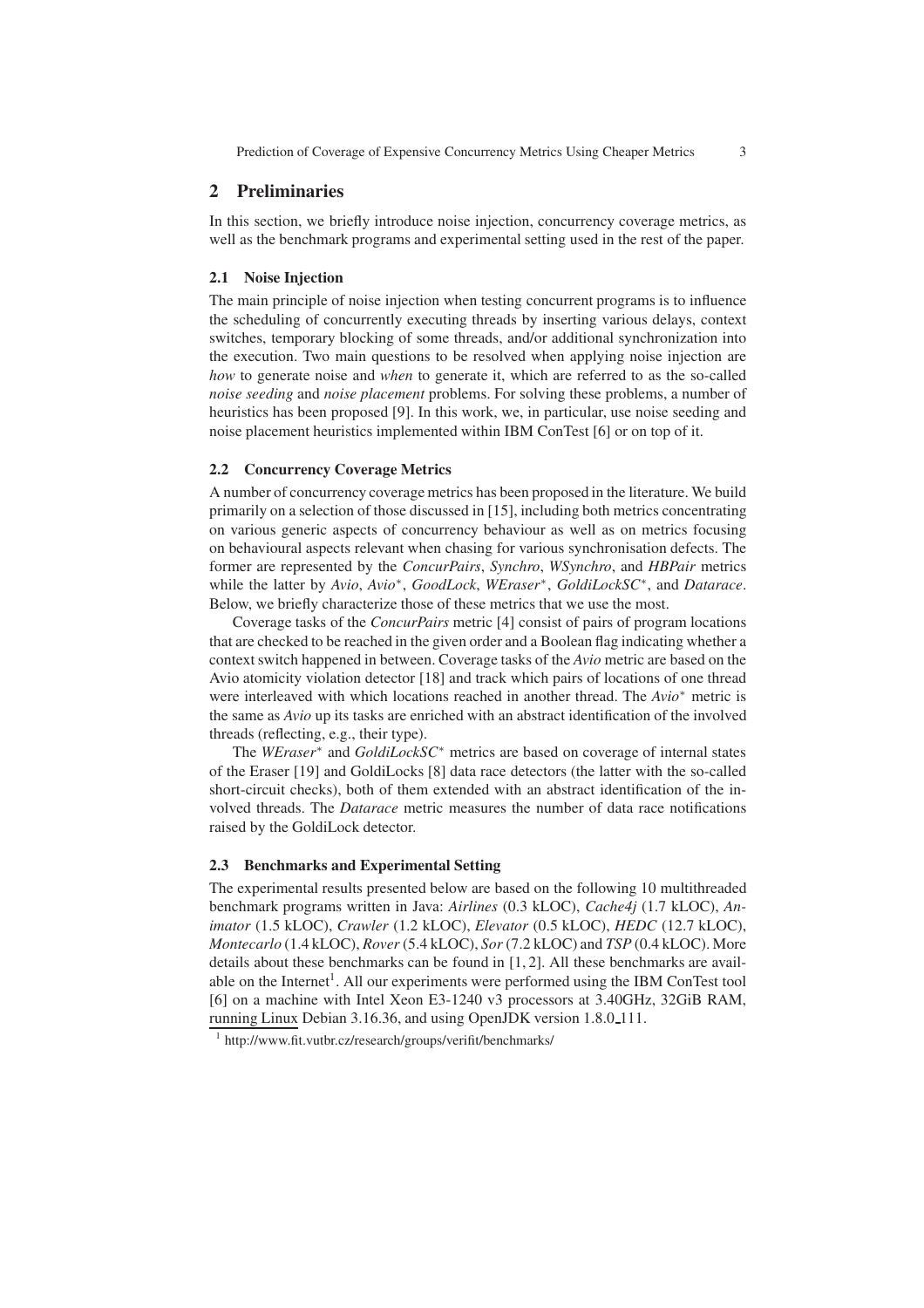4 Bohuslav Křena, Hana Pluháčková, Shmuel Ur, and Tomáš Vojnar

## 3 Distinguishing Cheap and Expensive Metrics

We now explain our way of distinguishing cheap and expensive metrics, i.e., metrics for which collecting coverage is cheaper or more expensive, respectively.

For the classification of the cost of the metrics, we first ran a series of 1000 test runs of each of our benchmark programs without collecting any coverage. These tests were, however, run already in the ConTest environment, using its random noise setting, which already slows the programs down. This way, we obtained the so-called *bottom case*. The running time of the tests in the bottom case was around 93 seconds for one execution when averaging over all our case studies.

Second, for each metric, we performed 100 test runs while collecting coverage under the given metric, again using ConTest with random noise injection. We then compared the time needed for the bottom case with the times of the experiments with each single metric. We classify metrics into three groups: cheap metrics, expensive metrics, and others (i.e., metrics with medium slowdown). In particular, we mark metrics with the slowdown between 10 % and 30 % as cheap metrics and those with the slowdown 50 % and more as expensive metrics.

Experimental Results The obtained classification is shown in Table 1 and used in the further experiments.

|  |  | <b>Table 1.</b> Cheap and expensive metrics. |  |
|--|--|----------------------------------------------|--|
|  |  |                                              |  |

|                                        | $Slowdown$ in $\%$ Metrics |                                                                     |
|----------------------------------------|----------------------------|---------------------------------------------------------------------|
| <b>Cheap metrics</b>                   |                            | $10\% \leq x < 30\%$ Avio, Avio <sup>*</sup> , Concurpairs, HBPair, |
|                                        |                            | GoodLock, ShvarPair*, Synchro, WSynchro                             |
| <b>Expensive metrics</b> $50\% \leq x$ |                            | Datarace, WEraser*, GoldiLockSC*                                    |

## 4 Discovering Correlations between Cheap and Expensive Metrics

Next, we aim at automatically finding correlations between metrics that will allow us to find suitable test and noise settings for testing under expensive metrics by experimenting with cheaper ones. Due to multiple metrics are often used in testing of concurrent programs (each of them stressing somewhat different aspects of the behaviour), we, in fact, aim at correlations between sets of expensive metrics and sets of cheap metrics.

For the above, one can use *multi-variable regression* on the cumulative coverage of the different metrics obtained from multiple test runs (i.e., coverage based on a union of the sets of coverage tasks covered in the different runs). However, we, instead, decided to use the so-called *lasso* (least absolute shrinkage and selection operator) algorithm [14, 10] to build a *predictive model* between cheap and expensive metrics. The algorithm selects suitable cheap metrics and constructs their linear combination capable of predicting a given expensive metric, hence showing correlation among the metrics. In our experience, this approach gives more stable results than normal correlation.

In more detail, we use the lasso algorithm to search for a combination of cheap metrics which has a high partial correlation coefficient with a chosen expensive metric. The algorithm iteratively increases the partial correlation and selects a subset of cheap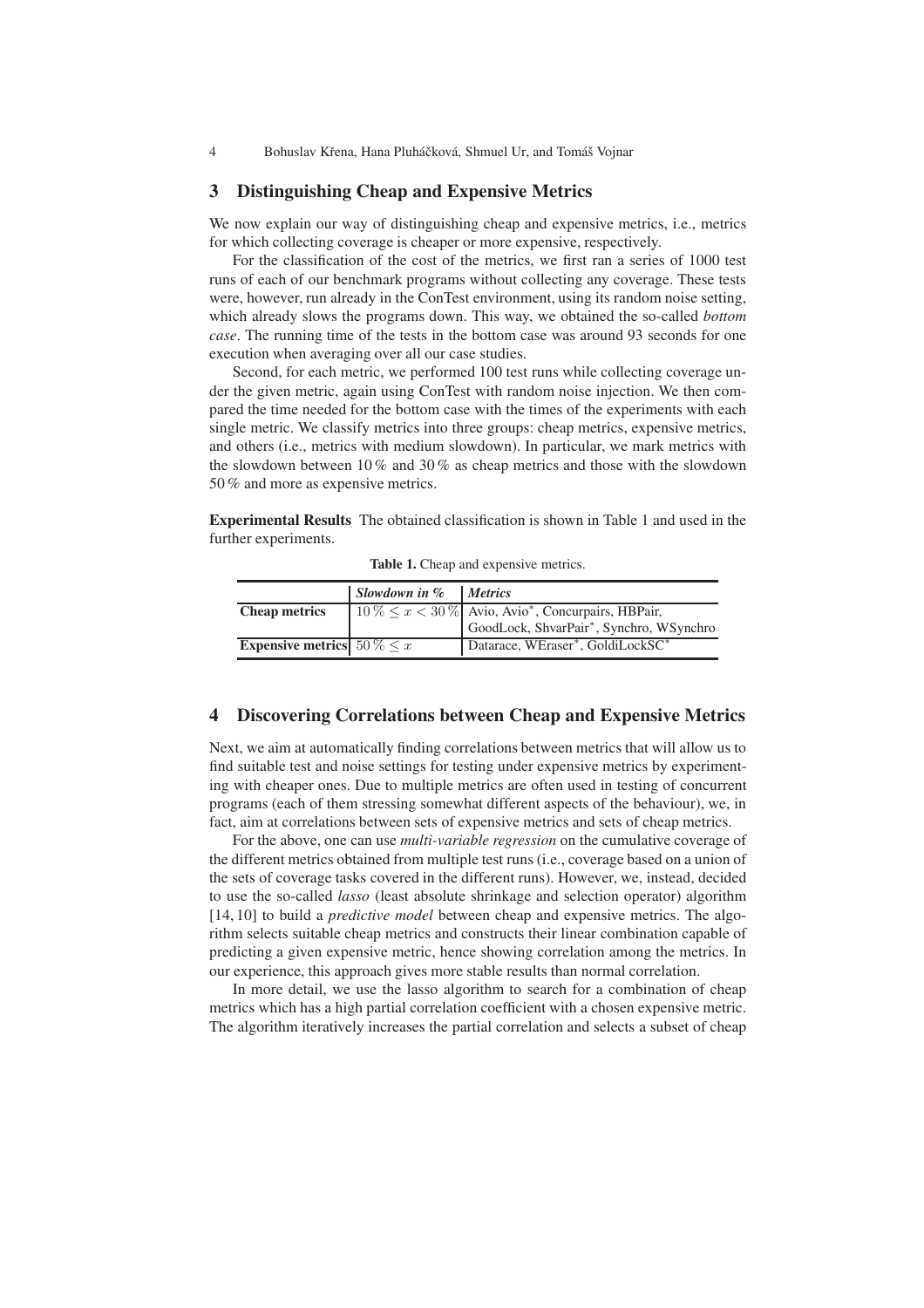metrics with the highest partial correlation. The obtained predictive model then looks as follows:  $expMetric = \beta_0 + \beta_1 * cheapMetric^1 + \cdots + \beta_n * cheapMetric^n$ .

Note that the above model predicts a single expensive metric based on several cheap ones. However, we said that, in general, we aim at maximizing coverage under *several* expensive metrics based on settings suitable for several cheap metrics. To cope with this, we propose to replace the role of the single expensive metric in the above model by using a *fitness function* representing a weighted combination of the chosen expensive metrics (as often done in genetic algorithms).

Such a combination can have the following form:

$$
fitness = \frac{expMetric^1}{expMetric^1_{max}} + \dots + \frac{expMetric^n}{expMetric^m_{max}}.
$$

Here,  $expMetric<sup>i</sup>$  is the cumulative coverage under the *i*-th metric obtained in the given series of test runs with the same test and noise setting while  $expMetric_{max}^i$  is the maximum of all cumulative coverage values under the given metric in all so far performed experiments even with different test and noise settings (this way of approximating the maximum is used since there is no exact way of computing it).

Experimental Results We have decided to experiment with finding suitable test and noise settings maximizing simultaneously coverage under all the three identified expensive metrics, i.e.,  $GoldilLockSC^*$ ,  $WEraser^*$ , and  $Datarace$ . The first step is to construct the fitness function combining these three metrics for the lasso algorithm. For that, we generated 100 random test and noise settings, ran 5 tests with each of the configurations, cumulating the coverage obtained in these runs. Finally, we took the maximum values of the cumulated coverage from the 100 experiments. This way, we obtained the following fitness function:

$$
fitness = \frac{GoldiLockSC^*}{1443} + \frac{WEraser^*}{3862} + \frac{Datarace}{267}.
$$

Second, we used the lasso algorithm with forward regression as implemented in the *glmnet()* function from *glmnet* package [14] of the R-project tool to obtain the predictive model. We created the predictive model from a cumulation of results from five runs on all the considered case studies.

In the forward lasso algorithm, one can choose how many cheap metrics one wants for the prediction. It is because the algorithm starts with an empty model, and, in each step, it adds one cheap metric to the previously built prediction model. Thus, one can see which cheap metrics form the model in each iteration. For our case, we choose to predict three expensive metrics by only two cheap metrics. In the future, it could be interesting to compare prediction using two, three, or four cheap metrics. We suppose that using more cheap metrics for the prediction could be more precise but also more time consuming.

Using the above approach, we obtained the following predictive model:

 $fitness = 2.9e - 01 + 2.2e - 06 * ConcurrentPairs + 1.8e - 03 * Avio<sup>*</sup>.$ 

This predictive model and also the above mentioned fitness function are used in all further experiments described below.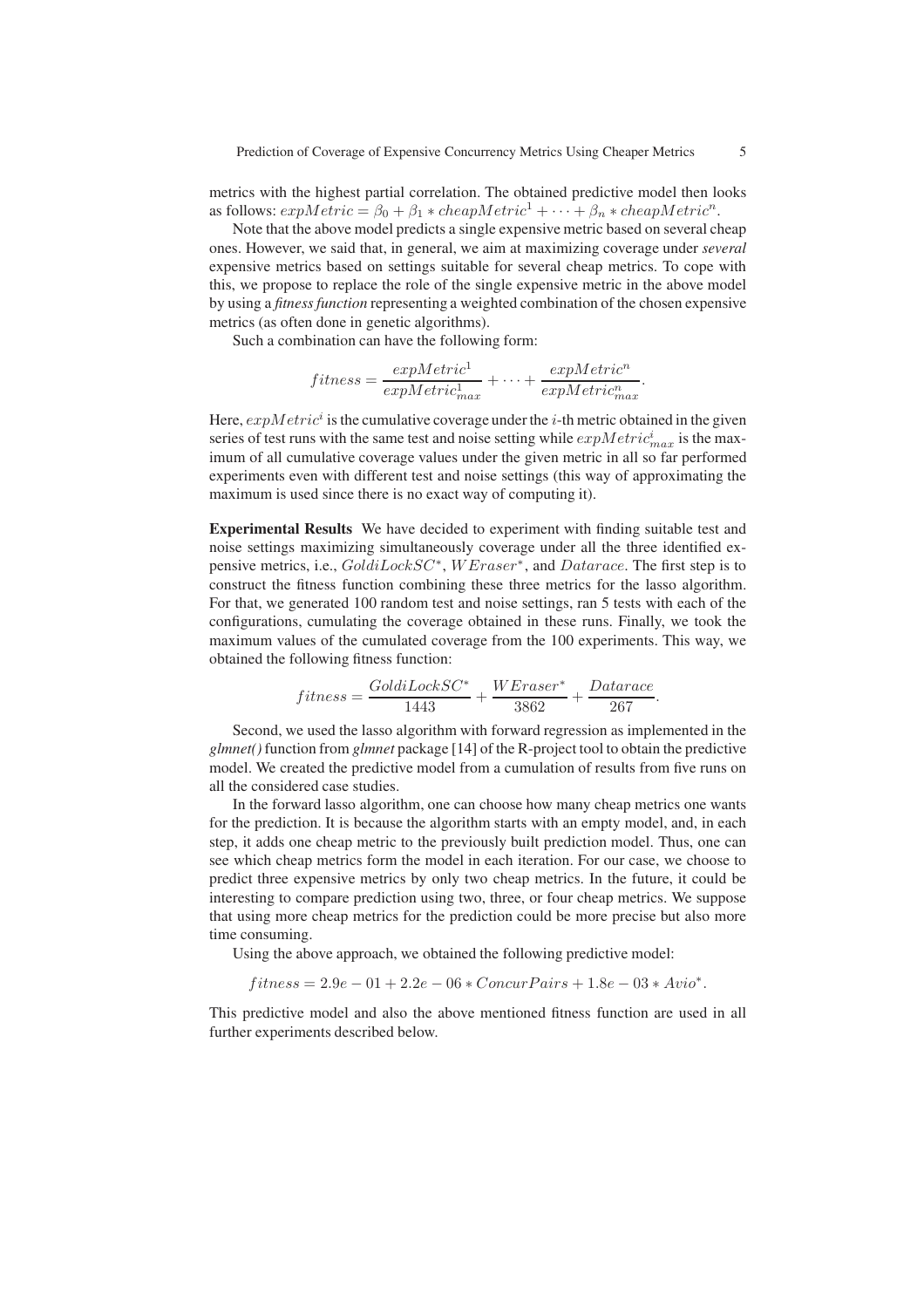6 Bohuslav Křena, Hana Pluháčková, Shmuel Ur, and Tomáš Vojnar

## 5 Using Correlations of Metrics to Optimize Noise-based Testing

Once the predictive model is created and we know which set of cheaper metrics can be used to predict coverage under a given (set of) expensive metrics, this knowledge can be used to optimize the noise based testing process. In particular, we can try to find suitable test and noise settings for the given expensive metrics by experimenting with the cheap ones. The experiments can be controlled using a genetic algorithm [11, 12], or data mining on the test results can be used [1], all the time evaluating the performed experiments via the chosen cheap metrics, or, more precisely, through the predictive model built. In the simplest case, one can perform just a number of random experiments with different test and noise settings and choose the settings that performed the best in these experiments wrt the predictive model. This is the approach we follow below to show that our approach can indeed improve the noise-based testing process.

Experimental Results We randomly generated 100 test and noise configurations and executed 5 test runs with each of them for each of our case studies while collecting coverage under the selected cheap metrics (leading to 500 executions for each case study). We cumulated results within the 5 executions of one configuration and then worked with the obtained cumulative value. We chose 20 configurations with the best results wrt the derived predictive model. These 20 configurations were used for further test runs under the three considered expensive metrics. Each of the chosen 20 configurations was executed 200 times, leading to 4000 test executions under the three expensive metrics for each case study. Finally, to compare the efficiency of this approach with the purely random one, we also performed 4500 test runs with random test and noise settings while directly collecting coverage under the expensive metrics for each of the case studies. Hence, both of the approaches were given the same number of test runs.

In Table 2, we compare the random approach with our prediction-based approach. In particular, we aim at checking whether the proposed approach can help to increase the obtained coverage of the expensive metrics when weighted by the consumed testing time. From the table, we can see that this is indeed the case: the coverage over time increased in most of the cases. The average improvement of the obtained cumulative coverage over the testing time across all our case studies ranges from 46 % to 62 %.

Finally, Figure 1 (left) compares how the obtained cumulative coverage, averaged over all of our case studies, increases when increasing the number of performed test runs under the purely random noise-based approach and under our optimized approach. Our approach wins despite it has some initial penalty due to using some number of test runs to find suitable test and noise parameters via cheap metrics. The right part of the figure then compares the average time needed by the two approaches over all the case studies. Again, the optimized approach is winning.

## 6 Conclusion and Future Work

We have proposed an approach that uses correlations between cheap and expensive concurrency metrics to optimize noise-based testing under the expensive metrics by finding suitable values of test and noise parameters for such testing through experiments with the cheap metrics. Our experiments showed that such an approach can improve noise-based testing. In the future, we would like to combine the proposed optimization with previously proposed optimizations of noise-based testing via genetic optimizations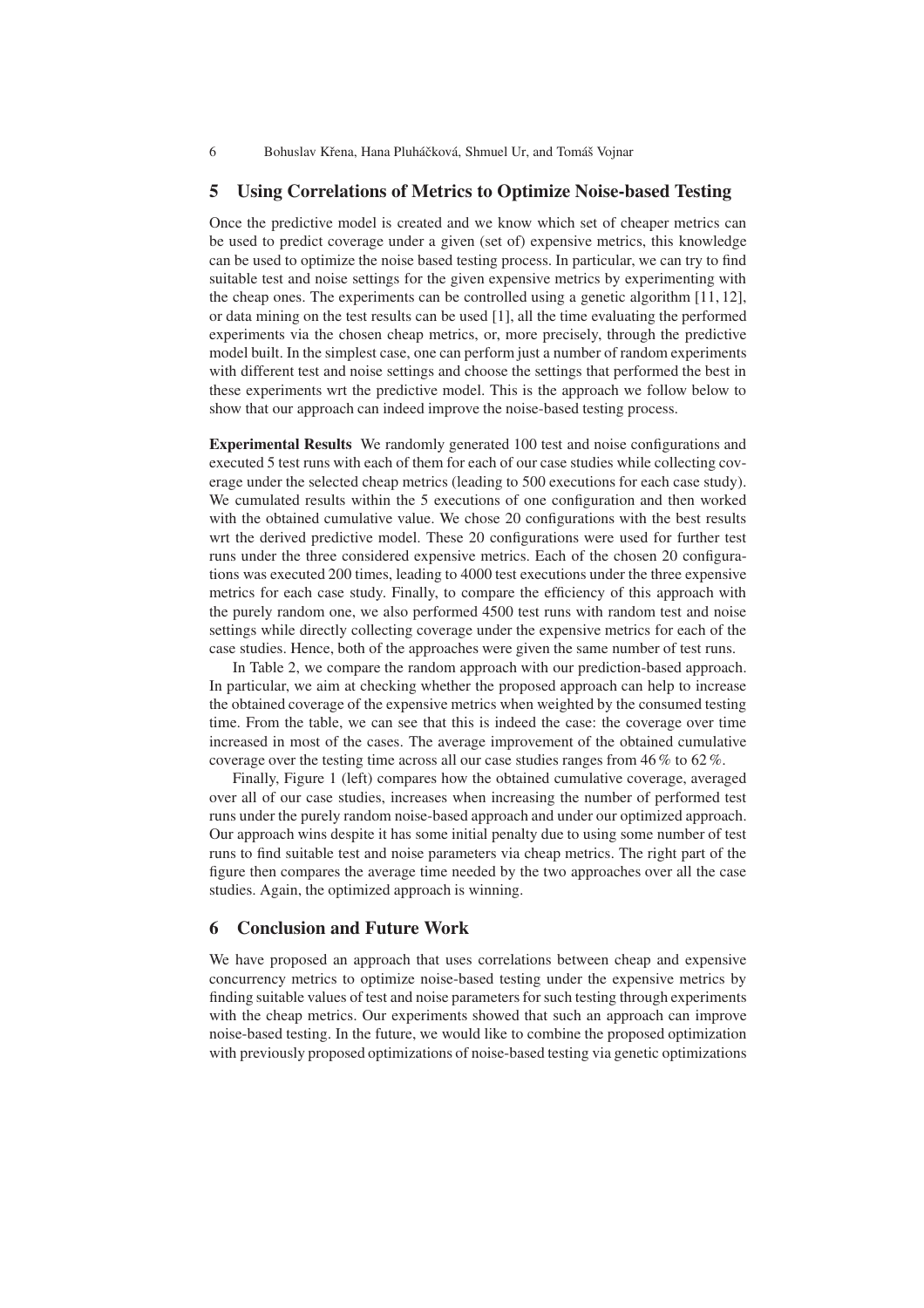|                    | GoldiLockSC* |         | WEraser <sup>*</sup> |         | Datarace |         |
|--------------------|--------------|---------|----------------------|---------|----------|---------|
| <i>CaseStudies</i> | Random       | Predict | Random               | Predict | Random   | Predict |
| Airlines           | 9.46         | 22.42   | 74.92                | 182.59  | 0.28     | 0.72    |
| Animator           | 817.82       | 1451.35 | 233.20               | 291.42  | 0.35     | 0.46    |
| Cache4i            | 0.93         | 2.62    | 4.14                 | 10.98   | 0.03     | 0.10    |
| Crawler            | 54.93        | 88.69   | 351.85               | 547.41  | 1.90     | 2.86    |
| Elevator           | 297.09       | 286.30  | 756.72               | 733.91  | 2.31     | 2.23    |
| <b>HEDC</b>        | 27.50        | 19.93   | 67.37                | 48.73   | 0.50     | 0.36    |
| Montecarlo         | 4.24         | 5.19    | 9.03                 | 11.35   | 0.02     | 0.03    |
| Rover              | 37.62        | 62.89   | 174.14               | 292.18  | 0.08     | 0.08    |
| Sor                | 3.19         | 7.16    | 4.93                 | 12.69   | 0.00     | 0.00    |
| <b>TSP</b>         | 1.86         | 1.40    | 15.36                | 11.74   | 1.14     | 0.86    |
| Average Impr.      |              | 1.62    |                      | 1.59    |          | 1.46    |

Table 2. A comparison of random and prediction-optimized noise-based testing.



Fig. 1. Cumulative coverage (left) and testing time (right) for an increasing number of test runs.

and/or data mining. Moreover, it is interesting to generalize the idea of finding suitable noise settings maximizing coverage under an expensive metric via experiments with a cheap one to a context of dealing with other kinds of cheap and expensive analyses some of whose parameters may also be correlated.

*Acknowledgement.* The work was supported by the Czech Science Foundation (project 17-12465S), the internal BUT project FIT-S-17-4014, and the IT4IXS: IT4Innovations Excellence in Science project (LQ1602).

# References

1. R. Avros, V. Hrubá, B. Křena, Z. Letko, H. Pluháčková, S. Ur, T. Vojnar, and Z. Volkovich. Boosted Decision Trees for Behaviour Mining of Concurrent Programs. In *Proc. of MEMICS'14*, NOVPRESS, 2014.